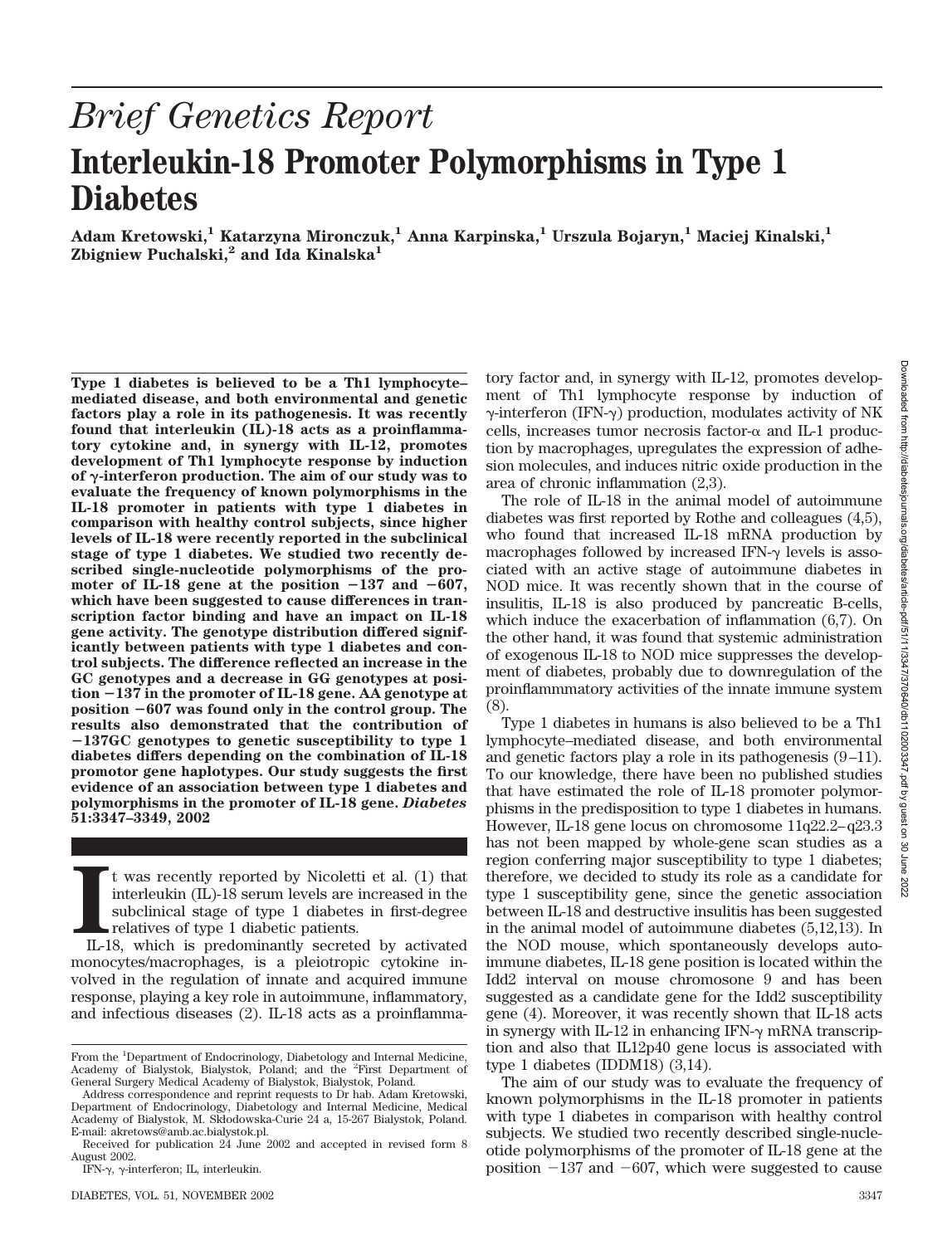|                  |   | Alleles         |                  |       |           | Genotypes       |                  |        |
|------------------|---|-----------------|------------------|-------|-----------|-----------------|------------------|--------|
| Loci             |   | Type 1 diabetes | Control subjects |       |           | Type 1 diabetes | Control subjects |        |
| $\boldsymbol{n}$ |   | 402             | 388              |       |           | 201             | 194              |        |
|                  | G | 251(62.4)       | 282(72.7)        |       | GG        | 63(31.3)        | 94(48.5)         |        |
| $-137$           |   |                 |                  | 0.002 | GC        | 125(62.2)       | 94 (48.5)        | 0.0015 |
|                  | С | 151(37.6)       | 106(27.3)        |       | CC        | 13(6.5)         | 6(3.0)           |        |
|                  | C | 273 (67.9)      | 256(66.0)        |       | CC        | 72 (35.8)       | 73 (37.6)        |        |
| $-607$           |   |                 |                  | 0.564 | <b>CA</b> | 129(64.2)       | 110(56.7)        | 0.001  |
|                  | Α | 129(32.1)       | 132(34.0)        |       | AA        | 0(0)            | 11 (5.7)         |        |

Frequency of alleles and distribution of genotypes of IL-18 promoter polymorphisms in type 1 diabetic and control subjects

Data are *n* (%) unless otherwise indicated.

TABLE 1

the differences in transcription factor binding and have an impact on IL-18 gene activity. A change at position  $-137$ from G to C changes the H4TF-1 nuclear factor binding site and a change from C to A at position  $-607$  disrupts a potential cAMP-responsive element–binding protein binding site (15).

Table 1 shows the distribution of alleles and genotypes in the promoter of IL-18 gene in type 1 diabetic and healthy control subjects. The genotype distribution differed significantly between patients with type 1 diabetes and control subjects. The difference reflected an increase in the GC genotypes and a decrease in GG genotypes at position  $-137$  in the promoter of IL-18 gene. An increase in the frequency of the C allele at  $-137$  locus was also noted. Moreover, AA genotype at position  $-607$  was found in the control group only (Table 1).

The results demonstrated that the contribution of  $-137$ GC genotypes to genetic susceptibility to type 1 diabetes differs depending on the combination of IL-18 promotor gene haplotypes (Table 2). Although  $-137$ GC/  $-607AC$  and  $-137CC/-607AC$  haplotypes are positively associated with type 1 diabetes, the combination of GC or CC genotypes at position  $-137$  with protective genotype AA at position  $-607$  resulted in a neutral association of  $-137CC/-607AA$  or  $-137GC/-607AA$  haplotypes with type 1 diabetes. These data suggest the interaction of the  $-137$ GC genotype with  $-607$ AA genotype in conferring susceptibility to type 1 diabetes.

Our results suggest the first evidence for the association between type 1 diabetes and polymorphisms in the promoter of IL-18 gene. To our knowledge, there has only been one study published concerning the role of the

TABLE 2

Frequency of haplotypes of IL-18 promoter polymorphisms in type 1 diabetic and control subjects

| Haplotypes           | Type 1<br>diabetes | Control<br>subjects | P         | $P_{c}$   |
|----------------------|--------------------|---------------------|-----------|-----------|
| $\boldsymbol{n}$     | 201                | 194                 |           |           |
| $-137CC/-607AC$      | 13(6.5)            | 1(0.5)              | 0.0016    | 0.014     |
| $-137CC/-607AA$      | 0(0.0)             | 5(2.6)              | 0.0278    | <b>NS</b> |
| $-137CC/-607CC$      | 0(0.0)             | 0(0.0)              |           |           |
| $-137$ GC/ $-607$ AC | 101(50.3)          | 86 (44.3)           | <b>NS</b> | <b>NS</b> |
| $-137$ GC/ $-607$ AA | 0(0.0)             | 6(3.1)              | 0.0135    | <b>NS</b> |
| $-137$ GC/ $-607$ CC | 24 (11.9)          | 2(1.0)              | 0.0000    | 0.0000    |
| $-137GG/-607AC$      | 15(7.4)            | 23(11.9)            | <b>NS</b> | <b>NS</b> |
| $-137GG/-607AA$      | 0(0.0)             | 0(0.0)              |           |           |
| $-137GG/-607CC$      | 48 (23.9)          | 71 (36.6)           | 0.0062    | 0.056     |

Data are *n* (%) unless otherwise indicated.

Downloaded from http://diabetesjournals.org/diabetes/article-pdf/51/11/334770640/db1102003347-pdf by guest on Downloaded from http://diabetesjournals.org/diabetes/article-pdf/51/11/3347/370640/db1102003347.pdf by guest on 30 June 2022

30 June 2022

promoter of IL-18 in other autoimmune disease mediated by Th1-derived cytokines (15). Giedriatis et al. (15) speculated that there may be a possible link between  $G\rightarrow C$ polymorphism at position  $-137$  of the promoter of IL-18 gene and the development of multiple sclerosis, but the higher frequency of allele C at position  $-137$  observed in their study in subjects with sclerosis multiplex did not achieve statistical significance. However, they have shown that polymorphism at positions  $-137$  and  $-607$  in the promoter region of IL-18 gene appears to be functional, with increased transcriptional activity attributed to the variant alleles.

Taking into consideration our findings and those of Giedriatis et al., one could suggest that the increased levels of IL-18 in the preclinical stage of type 1 diabetes, in comparison to the healthy control subjects found previously by Nicoletti et al. (1), are the result of a genetic predisposition for the upregulated expression of the promoter of IL-18 gene, resulting in Th1-directed immune response rather than only the secondary result of monocyte/macrophage activation during the autoimmunity.

In summary, we have shown for the first time that the presence of the C allele at position  $-137$  of the IL-18 promoter could have a role in the predisposition to type 1 diabetes. Moreover, our study suggests that in the Polish population, subjects carrying AA genotype at position  $-607$  of the promoter of IL-18 gene have a low risk of type 1 diabetes development.

## **RESEARCH DESIGN AND METHODS**

The study was carried out in 201 type 1 diabetic patients from the Bialystok region of Poland (96 women and 105 men, aged  $23.2 \pm 12.6$  years). Subjects were selected on the basis of the data from the prospective register of new cases of type 1 diabetes in the Bialystok region, which was established in 1994 as part of the EURODIAB TIGER program (16). Between January and April 2002, the patients were invited to the Department of Endocrinology, Diabetology and Internal Medicine, Medical Academy of Bialystok for blood collection. Diagnosis of type 1 diabetes was made according to the criteria defined by the World Health Organization in 1985, the presence of ketosis, low BMI, and the need for insulin therapy (mean age of diabetes diagnosis was  $11.4 \pm 5.8$  years). The control group consisted of a sample of 194 unrelated healthy volunteer subjects from the medical staff of our hospital and medical students living in the Bialystok region (mean age  $24.2 \pm 6.3$  years), who had no family history of diabetes or other autoimmune diseases. All patients and control subjects were informed of the purpose of the study, and their consent were obtained.

DNA was extracted from peripheral blood leukocytes, and polymorphisms were detected by using PCR sequence-specific primers, in the position  $-607$ and  $-137$  in the promoter of IL-18 gene. For the position  $-607$  forward primers, two sequence-specific primers (5-GTTGCAGAAAGTGTAAAAAT TATTAC-3' or 5'-GTTGCAGAAAGTGTAAAAATTATTAA-3'), a control primer (5-CTTTGCTATCATTCCAGGAA-3), and a common reverse primer (5-TA  $ACCTCATTCAGGACTTCC-3'$  were used. For the position  $-137$  forward